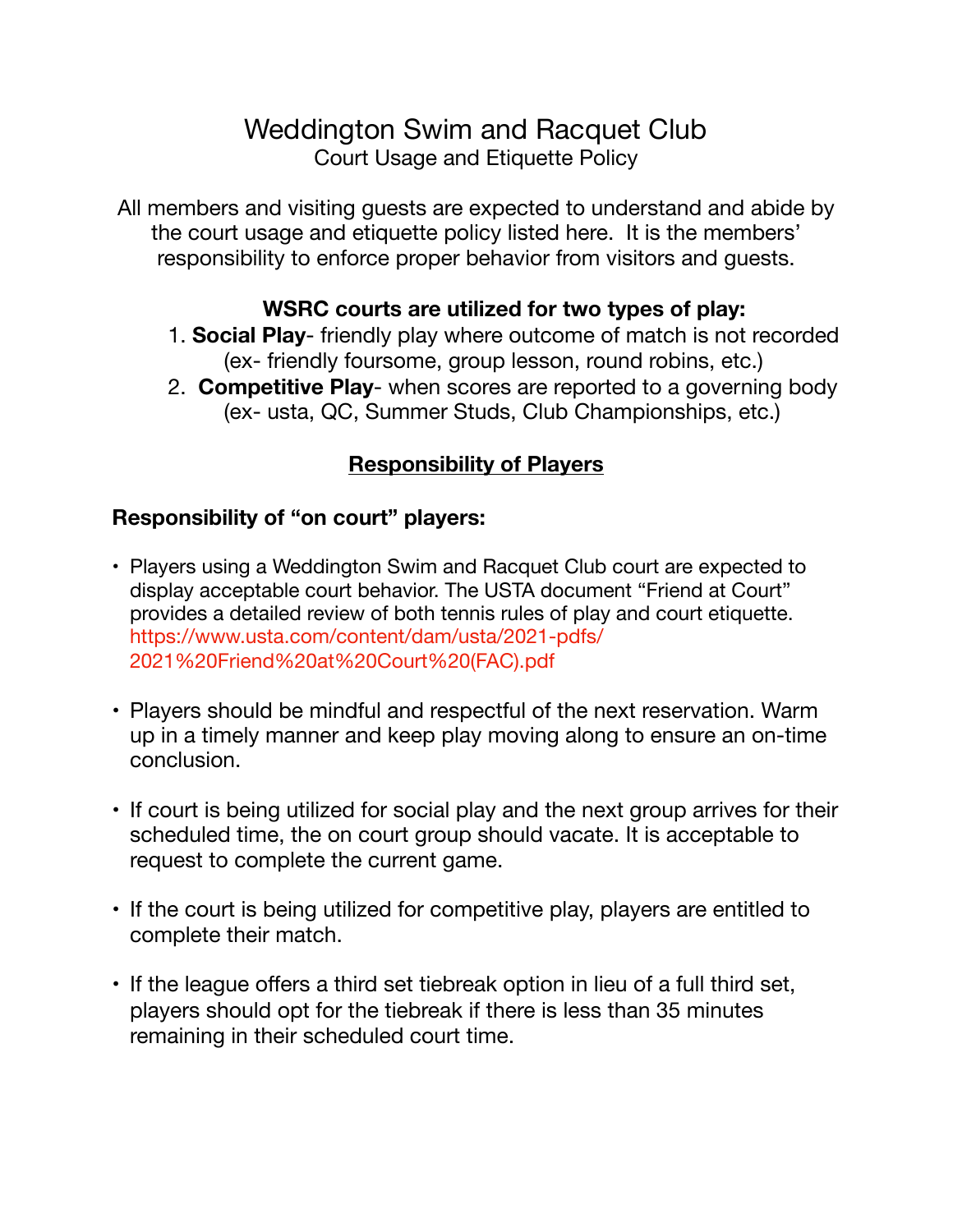• At the completion of play, players should offer to sweep and line the court and vacate in an expeditious manner.

### **Responsibility of "next up" players:**

- If court is occupied at time of reservation wait for play to conclude prior to entering court area.
- Determine if those on court are engaged in social or competitive play. Between games or when there is an extended pause in play inquire about play status (nature of play and score).
- If players are engaged in social play, the next up group is entitled to take the court at the scheduled time but should make a concession for the current game to be completed.
- If the players are engaged in competitive play, the next up group should wait patiently until the match has concluded. Be mindful of your location and volume as to not distract the on court players.
- Be sure all players are present prior to entering court.

#### **Responsibility of Spectators**

- Be aware of noise and keep volume at a minimum when at the gazebo/ pavilion.
- Spectators should not engage with on court players during match play.
- Wait for a break in play to walk beside or behind an occupied court.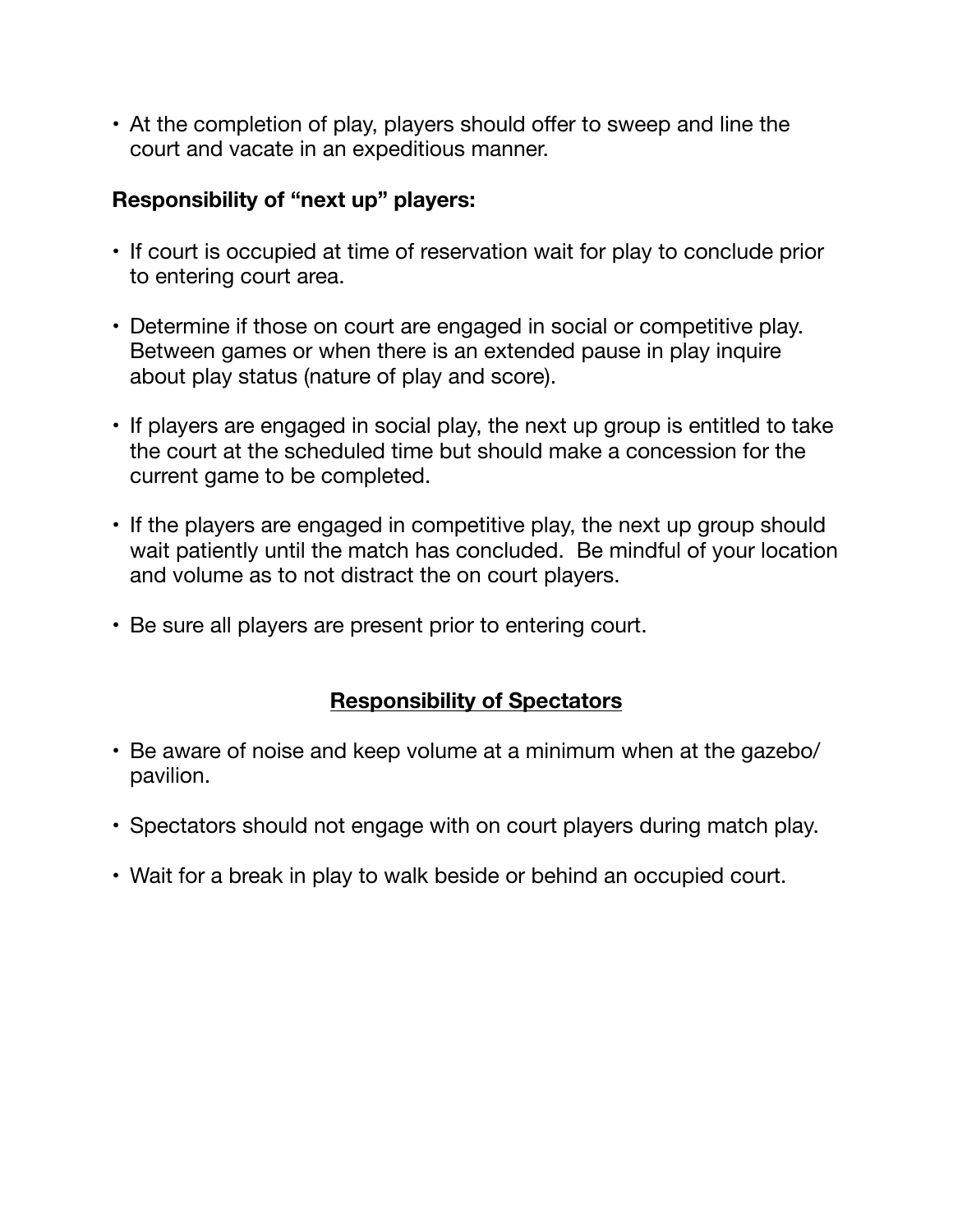### **Court Reservations**

- Prime-time hours from March-October Mon-Fri= 9am-noon & 6-8pm Sat= 8am-noon
- Prime-time hours from November-February Mon-Fri= 9am-noon & 6-8pm Sat= 10am-2pm
- Members may reserve a court up to one week in advance via the court reservation system (Court Reserve).
- Members are limited to reserve two courts per person on a given day and four courts per family at a time.
- If plans change and you will not be utilizing the court, cancel the reservation asap.
- If you have not taken the court within the first 10 minutes of the scheduled time, your reservation will be forfeited and others may assume the court.
- Members may use an unreserved court by simply walking on to it. It is a good idea to make a reservation via Court Reserve to secure the court for the desired time.
- If the court is reserved after your scheduled time, please sweep and exit court at the conclusion of your reservation.
- Court reservations for league play are typically made by the office for the entirety of the season prior to the league start date.
- External league play (USTA,QC, IC) takes precedence for court reservations.
- Advance court reservations may be available for: (a) regular play outside of "prime-time" hours; (b )limited pre-season practices for Ladies' Interclub and Weekday QC teams. Requests for "pre-reservations" must be submitted to the office. There is no guarantee that requests will be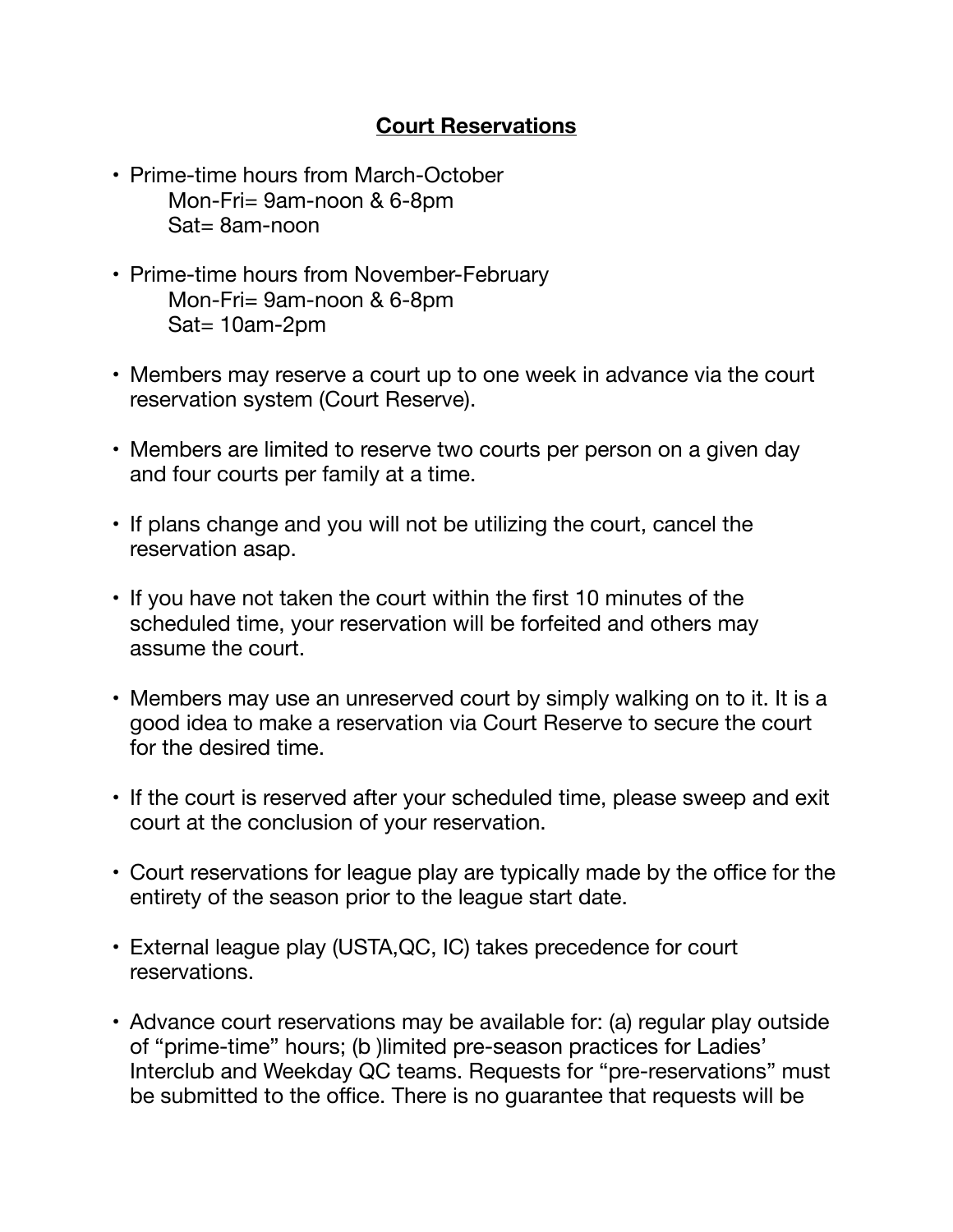granted as many factors (e.g. court availability, group inclusiveness, etc.) are taken into consideration.

# **Weather and Other Delays**

- When courts must be closed due to weather, the closure will be posted on the WSRC website and Court Reserve as soon as possible. The office staff will try to update the website regarding court status as changes occur.
- When play is delayed due to weather or other off-court issues (i.e. lighting or court maintenance issue) the schedule for one or more of the courts may need to be adjusted.
- Delays COULD impact the daily court reservation schedule and match start times.
- When possible, delays will be posted on the club website but should also be communicated verbally as players arrive.
- On court players should be especially diligent in moving the match along.
- Next up players should be respectful of the delay.
- WSRC may elect to CANCEL reservations in order to maintain schedule integrity for the upcoming matches.

# **Tennis Guest Policy**

- Members are allowed to invite non-members for social play.
- Non-members are allowed to play at WSRC one time per month.
- There is a \$5 guest fee for non-members each time they play at WSRC.
- Members are responsible for payment of guest fees.
- During designated prime time hours the number of guests per court is limited to 50% of players.